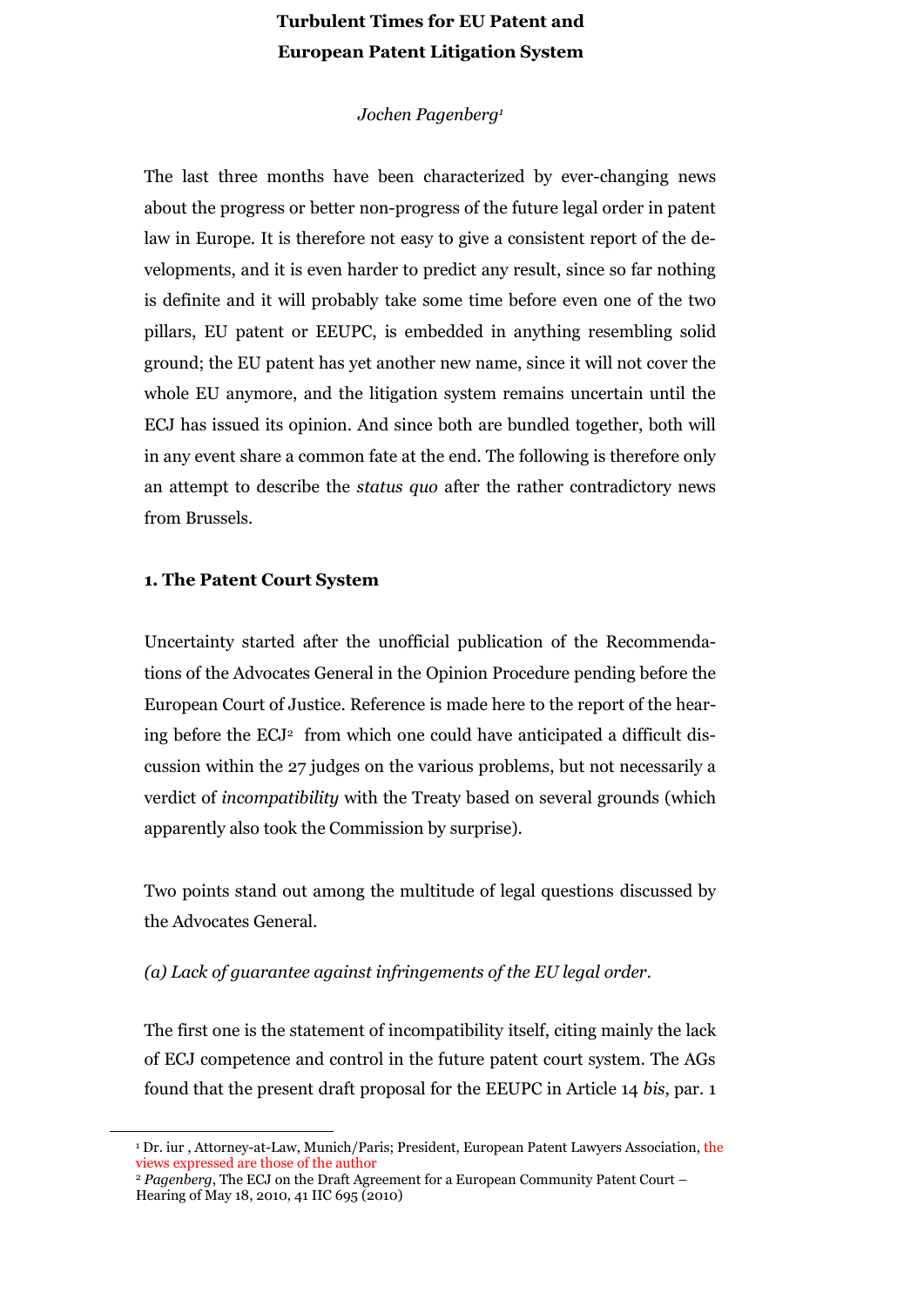b) is lacking sufficient remedies for a possible infringement of Union law by the Patent Court and for the protection of the autonomy of the Union"s legal system. The opinion reads on this point:

*82. In its current wording, article 14 bis, paragraph 1 b) of the draft agreement therefore risks creating the impression that the future P(atent) C(ourt) will not be required to take into account, in its judgments, either the treaties or the fundamental rights and general principles of Union law, or even the relevant directives on the matter*

One could not rule out the possibility according to the Advocates General (AGs) that

*86… the future Patent Court will ignore some of the principles and provisions of Union law mentioned above or that it will not take them into account sufficiently when resolving disputes between individuals concerning patents,* 

a remark which patent judges with decades of experience in European law some of them sitting in the highest courts in their respective countries - will not have read with much enthusiasm<sup>3</sup> .

And the AGs added:

 $\overline{a}$ 

*87…[The Agreement] should include the obligation to comply with all case law of the European Court of Justice, and not just the obligation to follow the preliminary judgments pronounced under article 48 of the agreement contemplated, following reference of a preliminary question from the PC itself for a ruling.*

*93. Given that Union law and the case law of the Union courts will only be compulsory for the future PC through the agreement contemplated, the provisions thereof must be totally lacking in any ambiguity with regard to the scope of the PC's obligation to observe Union law. That is not the case with the current state of the draft agreement.* 

<sup>3</sup> Cf in contrast Ullrich, The Development of a System of Industrial Property Protection in the European Union: The Role of the Court of Justice, in: Eger, Ökonomische Analyse des Europarechts (Abstract in English), who, on p. 33 et seq., 35 et seq., takes a more balanced view, cf. http://ssrn.com/abstract=1688319. He emphasizes the leading role of the EEUPC due to its high qualification and the particular – also technical – experience of the judges which justify its comprehensive and in the end exclusive competence for infringement and revocation cases also for EU patents, so that one should not compare the patent court system with EU jurisdiction in other fields of IP law.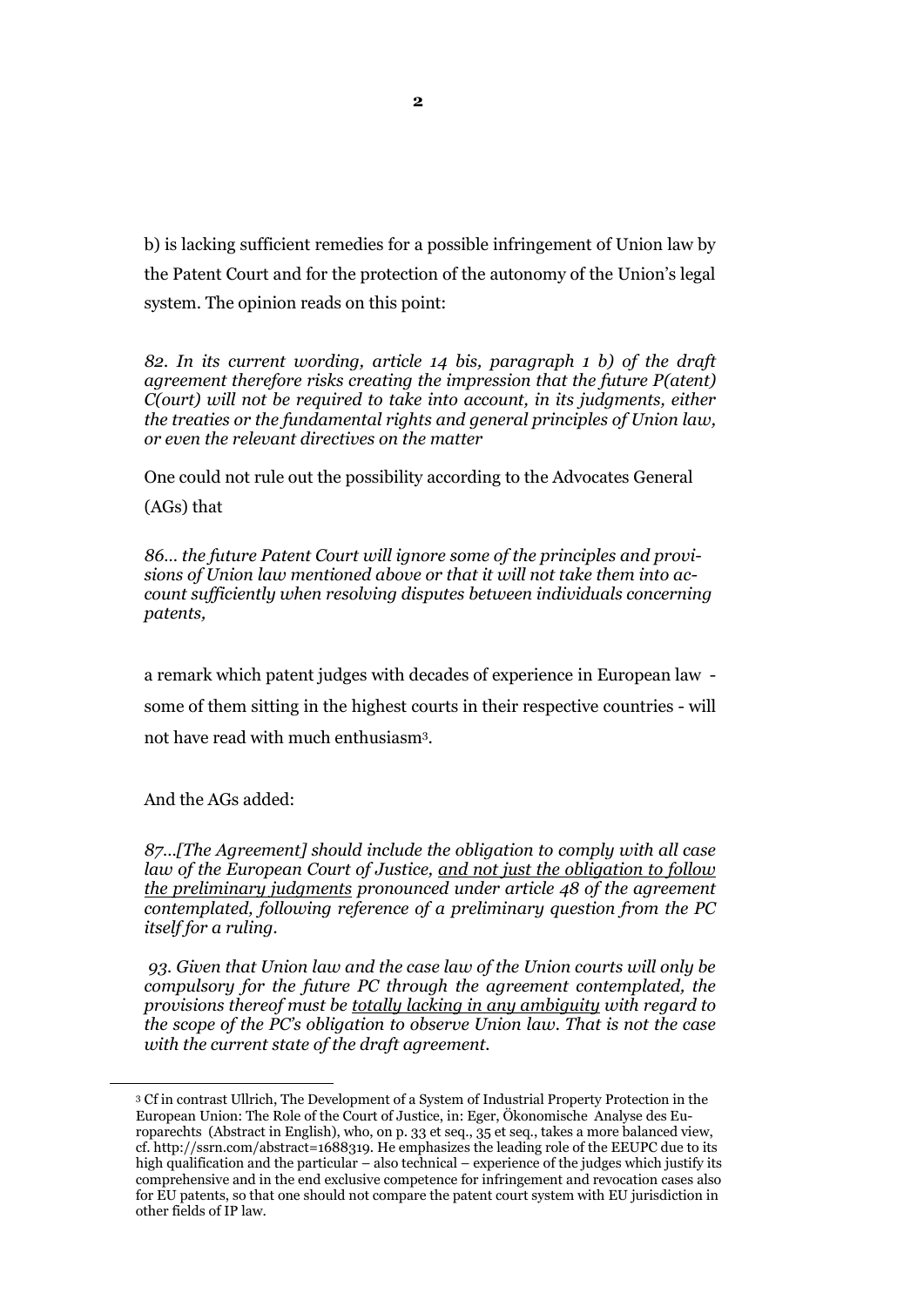The AGs proposal to address this supposed deficiency would however create even more disharmony if adopted by the ECJ, not only with the future patent judges, but also with most member states, industry and practitioners. The options put forward by the AGs are far-reaching:

*113. As pointed out by France in particular, a choice of different options would be available in order to guarantee the correct and uniform application of Union law in disputes falling under the competence of the future PC. Consequently, one could consider submitting judgments of the PC Court of Appeal to the control of the European Court of Justice, pursuant to article 262 TFEU. This control could be exercised in different ways: by an appeal on points of law (open to parties to the dispute before the PC Court of Appeal), by an appeal in the interests of the law (open to the Commission and/or to the Member States and/or to the EPO, along the lines of the former article 68, paragraph 3, EC) or even by a reexamination mechanism (along the lines of the provisions of article 256, paragraphs 2 and 3, TFEU)* 

What results from these remarks, if adopted by the Court, would be an involvement beyond a preliminary reference procedure which most member states, the Commission"s Expert Group of judges and litigators, and the Commission itself had proclaimed as "the maximum" that could be tolerated if one does not want to endanger the efficiency, practicability and above all predictability of the EEUPC"s procedure. Thus the prospects for a successful outcome have not really been improved by these remarks.

# *(b) The way-out in case of dead-lock: EPLA*

 $\overline{a}$ 

More interesting, because also more promising and probably not expected by most member states and the Commission - are recitals 58, 60 and 63 of the Opinion set out below:

58. …*Union law is not in principle opposed to an international agreement providing for its own judicial system*4…

<sup>4</sup> The Opinion refers to the ECJ decision *1/91 of 14 December 1991 (ECR. p. I-6079) point 40.*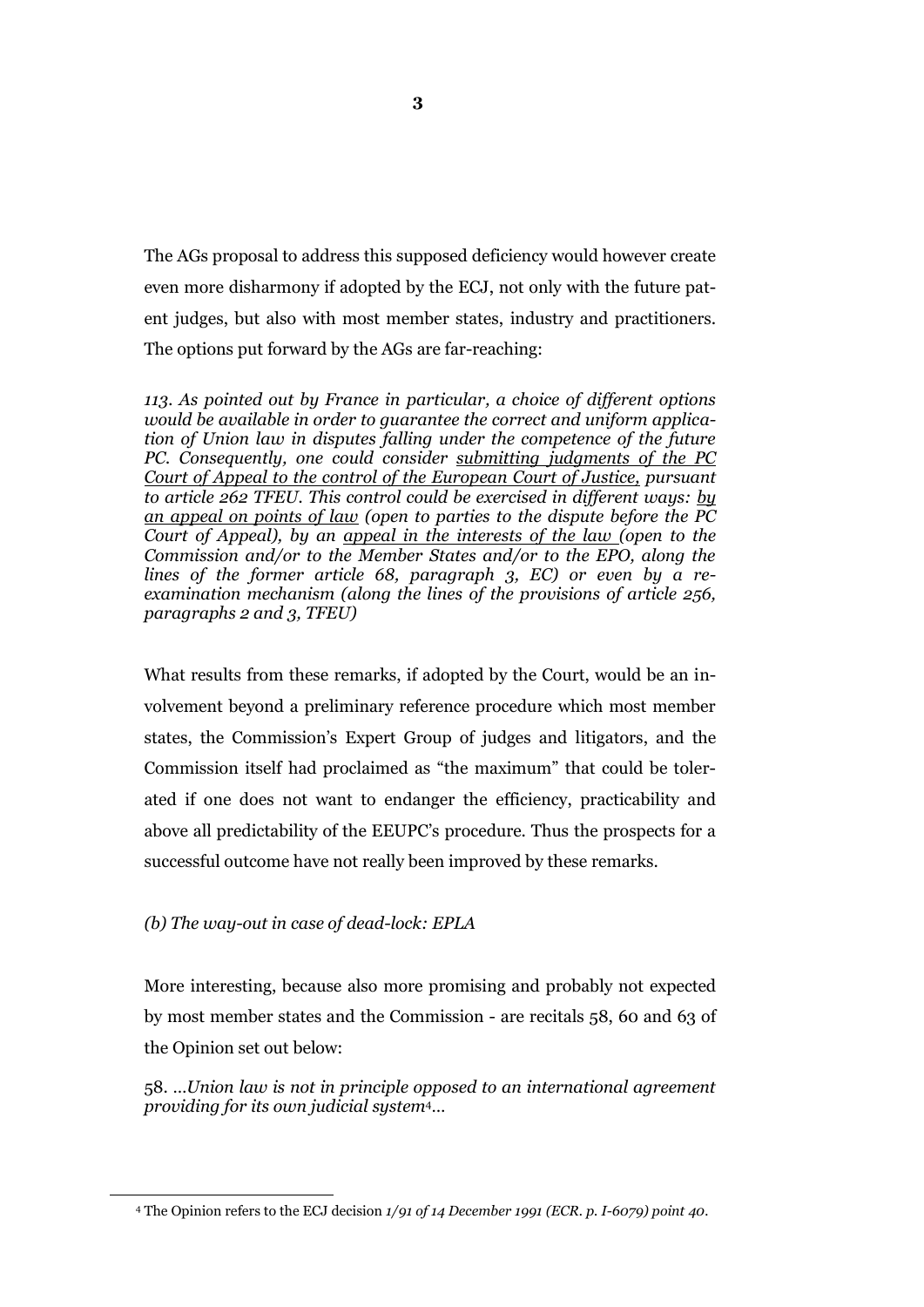*60. We should first point out that it is not the competences of the future PC concerning the European patent that pose a problem here: …. the Member States are therefore free to assign them to an international body, created by mutual consent and having the vocation of being "their" common court. …The future Community patent is more delicate.*

63.*..Disputes between individuals do not fall within the competence of the European Court of Justice…any competence not assigned to the Union in the treaties belongs to the Member States..*

Scholars and practitioners have interpreted these remarks as an official rehabilitation of the EPLA Working Party which during the discussions on EPLA between 2000 and 2006 had been accused by the EU Commission at that time of having no right and competence to negotiate the EPLA Agreement without the authorization of the ECJ 5 . Now the *AGs* obviously familiar with the EU legal order, *take exactly the opposite view*. It will be interesting to see whether the Court will share the opinion of the Advocates General on this point.

Since, as we will see hereafter, unanimity among the 27 member states was wrongly proclaimed a year ago after the Council Conclusions of 4 December 2009, the EPLA would be an option which does not depend on the compliance with the EU legal order and thus also would not need unanimity in the Council. Indeed it fits with the new approach of the Commission that instead of striving for the maximum in numbers of member states with less attention on quality of the outcome the search in the future should be for the maximum of quality with a smaller number of member states in a "coalition of the willing". The turn towards *enhanced cooperation* for the unitary patent is a late admission that unanimity will become less easy to achieve among 27 countries of which only a few have an interest in a wellfunctioning patent system.

 $\overline{a}$ 

<sup>5</sup> This view is apparently still shared by France which also supports officially the idea to implement the ECJ as a third instance within the European patent litigation system which not only the overwhelming majority of member states but also the Commission regards as an unacceptable condition.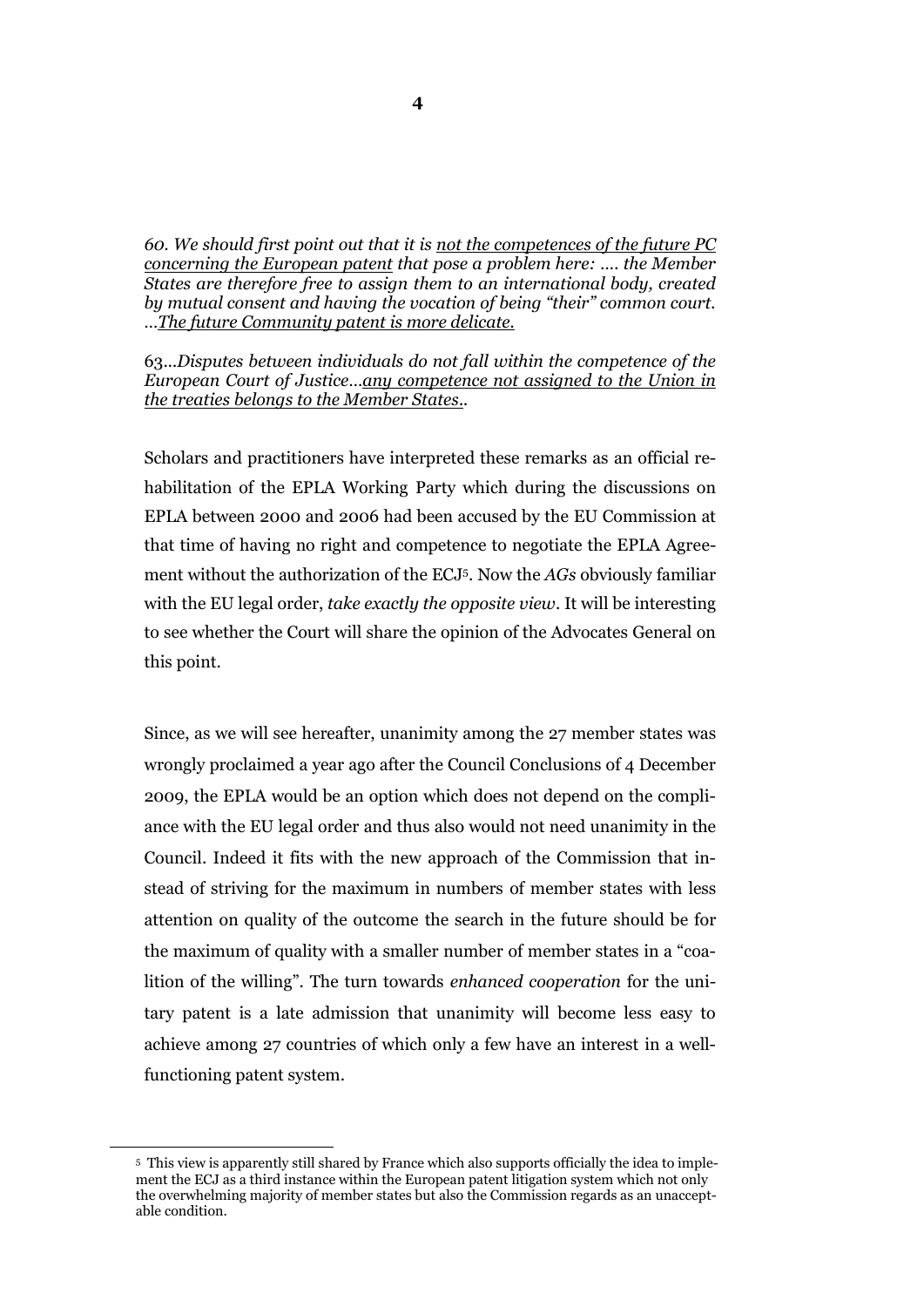#### **2. Failure of the language proposal of the EU Patent**

A second negative surprise and a definitive dashing of many hopes, in particular for the Belgium Presidency as well as the Commission, was the failure to reach unanimity among the 27 countries on the language proposal for the EU Patent. While the Commissioner responsible for the Internal Market, Michel Barnier, stated in March 2010 that he hoped to be "the last Commissioner who tries to finalise a deal on the European patent", this hope may not come to pass.

In the first week of November, which started with a conference organized by the Belgium Presidency devoted to discussions on a number of topics of patent law, the Presidency had still hoped that its proposal for solving the deadlock over the language question would be a reasonable solution. The compromise proposal of the Belgian Presidency was based on the three language practice of the EPO as the final language regime for the EU patent with a 15 year transitional period (during which there would be a more liberal standard). The Spanish representative had however already announced at the November conference that Spain would not agree and requested adding Spanish as an additional official language or as an alternative a onelanguage regime with English as the only language. Italy also requested Italian to become a permanent official language. Both alternatives were rejected by the other member states with the main argument that the EPO would be unable to take any additional working language on board. So the Belgium Presidency had to conclude on November 11, 2010 that "there will never be unanimity on the EU Patent".

The disappointment that a positive outcome was only short by two votes was expressed by a number of voices within and outside the Competitive Council, but some questioned whether, if Spain and Italy had not taken the blame, others would have stood up to oppose the proposal which was on the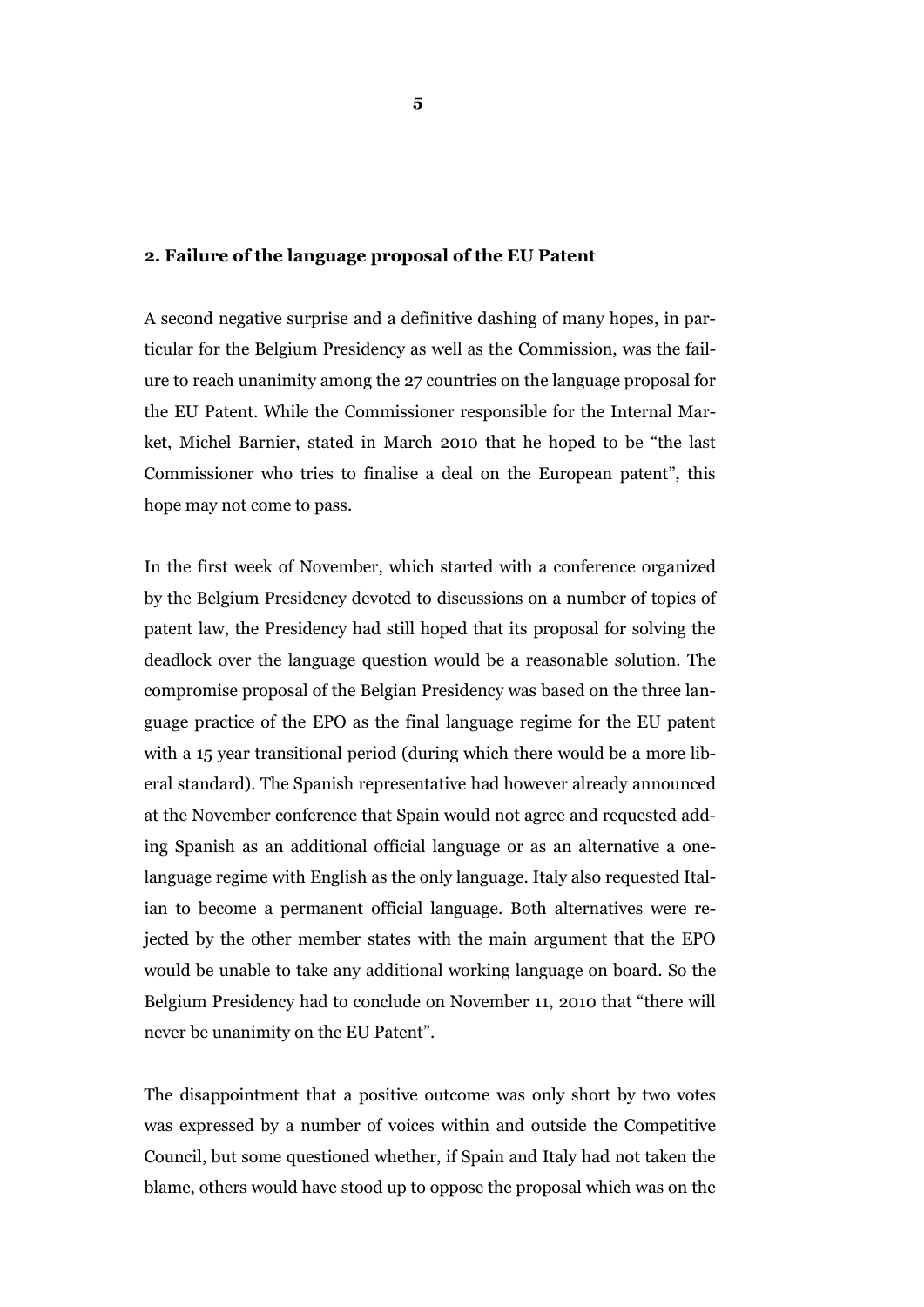table. Commissioner Barnier summarized his feelings with the following remarks:

*The absence of a European patent hinders our competitiveness, hinders European innovation, research and development. In the midst of the economic crisis, it is not the right signal… The current system for obtaining patents throughout the EU was too expensive, costing ten times more than in the United States.* 

The last remark may be questioned, since the figures compared are only the bare filing fees and are therefore do not reflect the real burden on patentees for an average case when examining the filing practice of the industry concerning EP patents, and also if one regards the further prosecution, not to speak of the later enforcement. Very few companies designate 27 EU member states; in fact most of them would not even be interested in more than five to eight countries, even if filing fees were cheaper. And since patents are not filed for the fun of it, but in order to deter competitors to infringe, a comparison with the US practice is not necessarily appropriate in view of the high litigation cost in the US which hopefully will never be reached in the European system even if the present EEUPC proposal remains unchanged.

In fact when it comes to enforcement the present Commission proposal is not very helpful when considering cost. Since the EEUPC proposal does not contain an option for SMEs to litigate their EP patents before the national courts when they are only interested in two or three countries, using the EU regime stands for higher risks and would not necessarily be in the interest of the large majority of the users. The present proposal of the Agreement with its central revocation action which will not only multiply cost but might lead to a revocation of a patent in the entire EU covering dozens of countries is not an attractive alternative to the present situation, if an infringement situation concerns only a few countries and thus the financial interest of the parties may be much more limited. This shows that compar-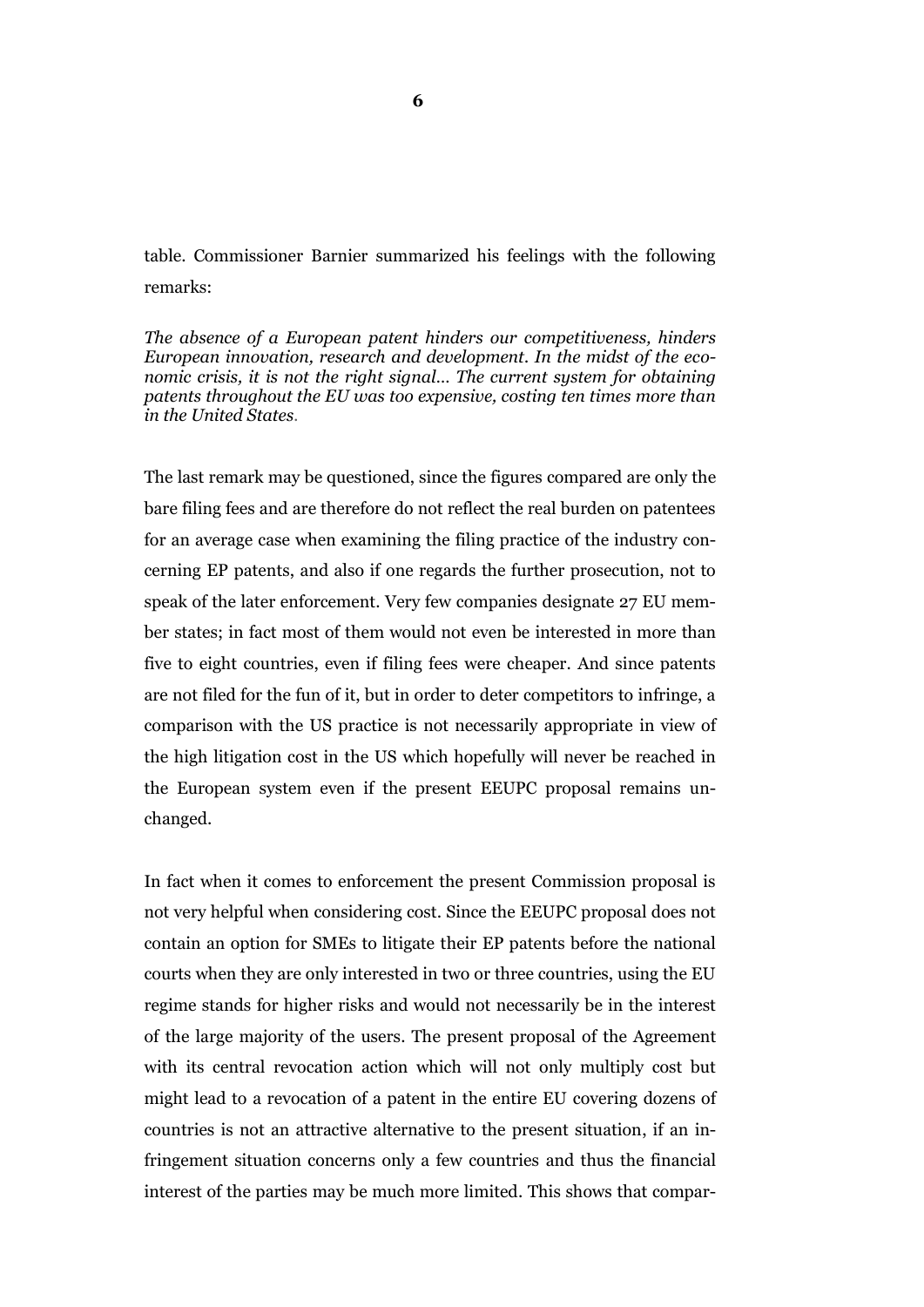ing filing fees only gives a wrong picture, in particular if the comparison is made between the US and continental Europe. Successful inventions need effective and affordable enforcement systems; so that more affordable *filing fees* combined with an unaffordable *enforcement system* is wasted money and overlooks the real needs in particular of small and medium businesses.

The reaction of the Commission and a number of member states was to abandon the ambitious approach for a 27 country granting system and to use another avenue, namely the proposal which had already been made by practitioners a few years earlier, also in the context of the work for EPLA, to start with a smaller "coalition of the willing" and use the possibility of *enhanced cooperation* for which only nine member states are necessary to join at the beginning and for which it may be easier to agree on a common concept<sup>6</sup> . Upon invitation by the Commission 10 countries have signed a letter to Commissioner Barnier<sup>7</sup>, requesting the start of the procedure of enhanced cooperation. Others announced that they may join later, some of them however under certain conditions, e.g. after the opinion of the ECJ for the court system will have become known8. Together with the request for enhanced cooperation, the Commission changed the name of the "smaller" patent from EU Patent to *Unitary Patent*.

At the Competitive Council meeting on December 10, 2010 the official press release<sup>9</sup> of the Commission proclaimed that

 $\overline{a}$ 

<sup>6</sup> Many industry circles reacted with some relief and with the slogan "small is beautiful" are now rather in favour of the project of *enhanced cooperation* hoping for a solution which will take into account the real needs of the majority of applicants.

<sup>7</sup> France, Germany, Estonia, Denmark, Finland, Lithuania, Luxembourg, the Netherlands, Slovenia and Sweden

<sup>8</sup> In a letter of 8 December the Parliamentary Secretary of the UK Department of Business Innovation and Skills, Baroness Wilcox, in a letter to Commissioner Barnier announced her sympathy for the project of enhanced cooperation, but under the condition that the project would comply with the Conclusion reached on 4 December 2009 and the translation arrangements proposed by the Belgian Presidency. She also expressed reservations in case the ECJ "requires additional jurisdiction not presently available under the Treaty".

<sup>9</sup> Council Press Release No. 17668/10.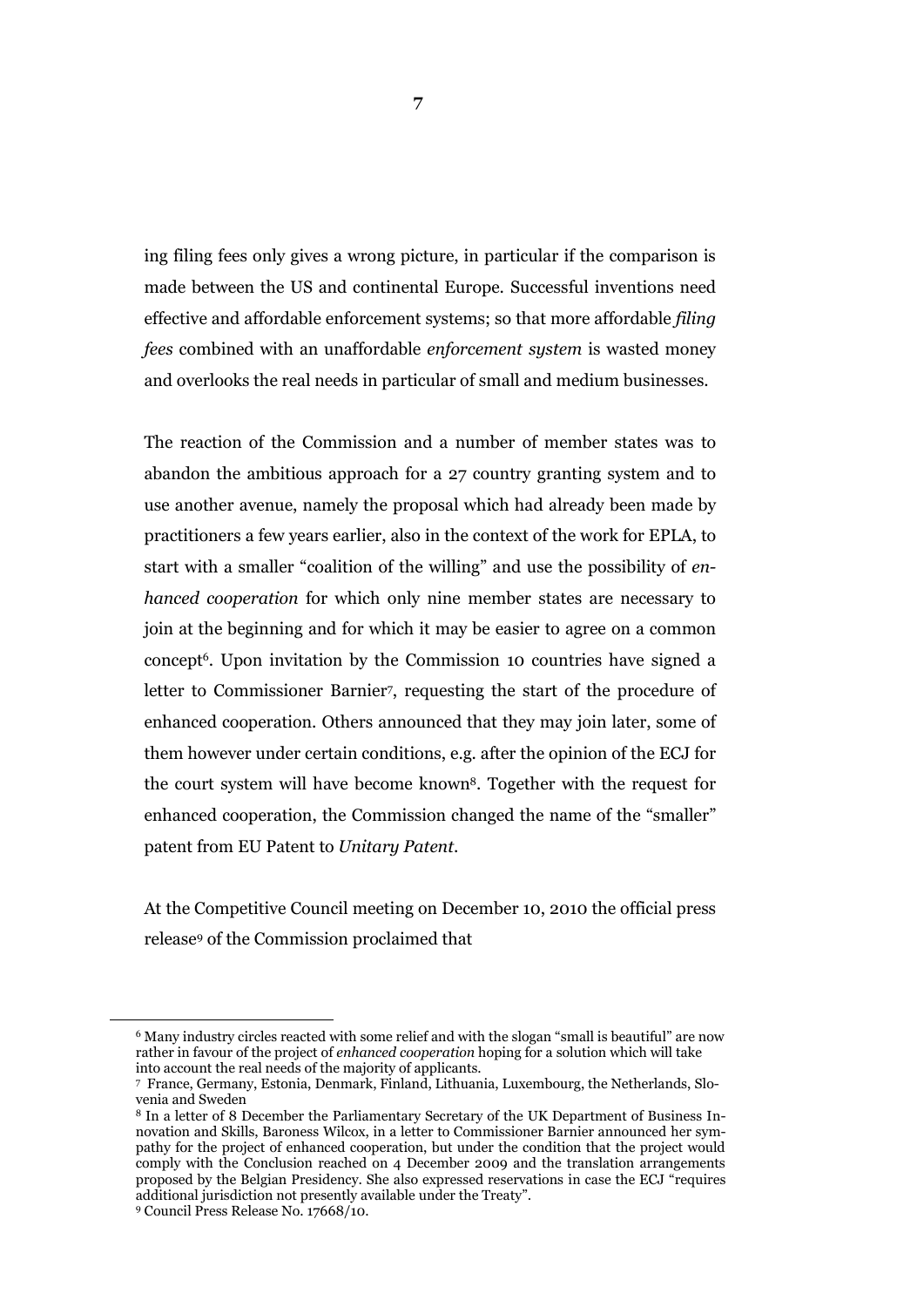*A large majority of delegations considered that an enhanced cooperation … is the only option for moving ahead on the creation of a unified EU patent system.* 

These member states asked the Commission to present a formal proposal for initiating an enhanced cooperation. During the same session, the Italian and Spanish delegations strongly opposed – also - the idea of initiating an enhanced cooperation. The two countries expressed the opinion that "the requirements for engaging in that process are not currently met".

The conditions for enhanced cooperation can be summarized as follows:

1) It should be used only as a *last resort* if unanimity cannot be reached.

2) There must be *at least 9 countries* wishing to participate.

3) The Commission must accept the request and then send it to the Council with a *proposal for authorisation*.

4) The Council must give authorisation by a *qualified majority* after obtaining the *consent of the European Parliament*.

5) After authorisation of the cooperation, all members of the Council may participate in its deliberations, but *only participating countries* are allowed to vote.

6) Enhanced cooperation is *open at any time* to member states wishing to join in.

In its submission of the "Proposal for a council decision authorising enhanced cooperation ...<sup>10"</sup> the Commission mentioned that the group in support now counts 12 member states that have submitted their request for enhanced cooperation<sup>11</sup> and that 13 further states are contemplating to join. Italy and Spain in the meantime had sent a formal letter under a common letterhead of both *Berlusconi* and *Zapatero* to Commission President *Bar-*

 $\overline{a}$ 

<sup>10</sup> Proposal for a COUNCIL DECISION authorising enhanced cooperation in the area of the creation of unitary patent protection COM (2010) 790 final of 14 December 2010. <sup>11</sup> Denmark, Estonia, Finland, France, Germany, Lithuania, Luxembourg, the Netherlands, Poland, Slovenia, Sweden and United Kingdom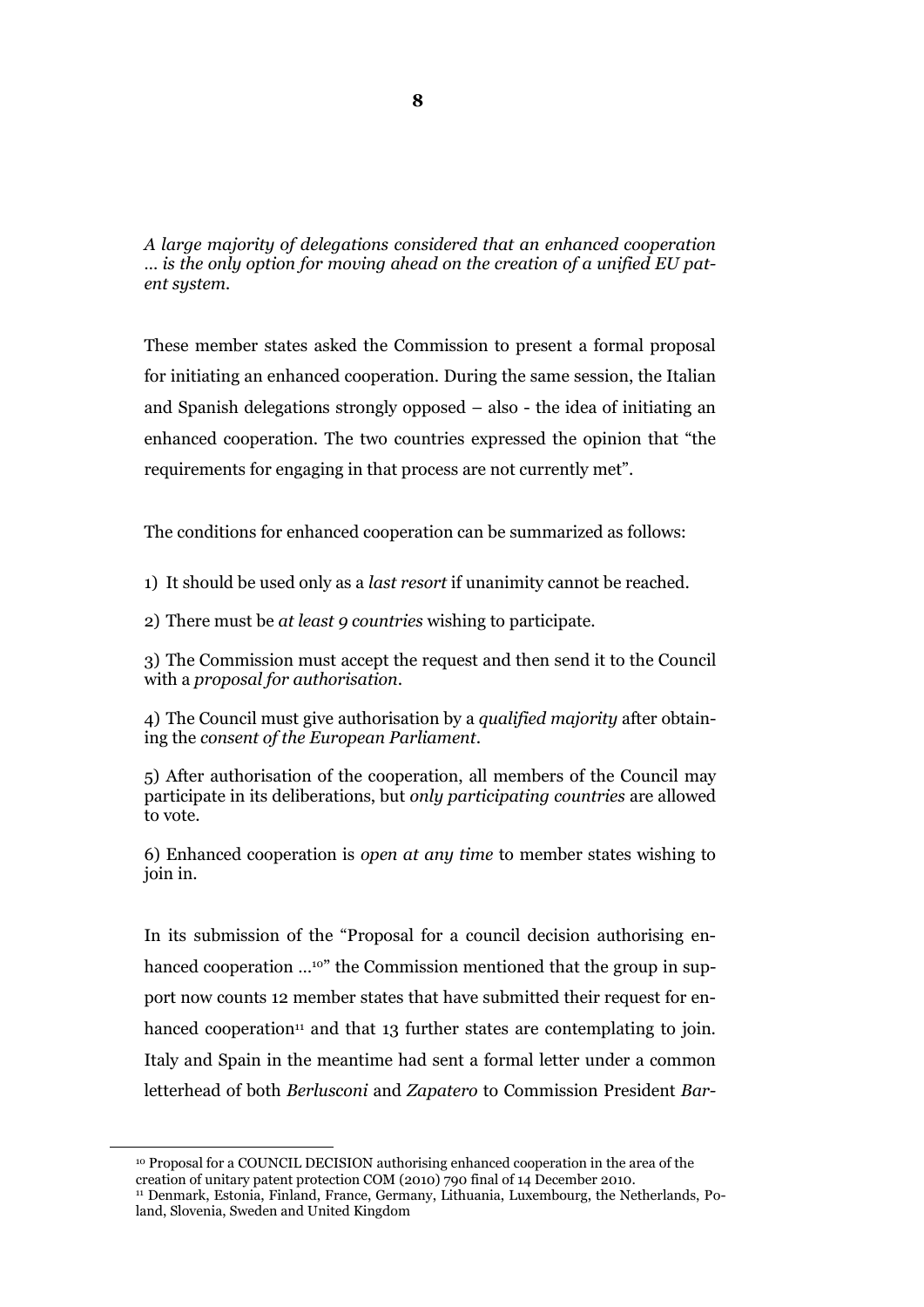*roso* alleging that enhanced cooperation by the member states is incompatible with the principles and functioning of the internal market<sup>12</sup>.

The Commission has also announced that the practicalities of the proposed granting procedure for the Unitary Patent and the EP Patents would be modified. It is foreseen that applicants can apply for EP patents as today which will be examined by the EPO. Only shortly before grant the applicants have to make a choice as to whether they wish to obtain bundle patents for all designated states or a unitary patent for the countries which have joined "the club" and bundle patents for the rest<sup>13</sup>. Applicants in the EU whose language is not English, French or German would have the option to file applications in any other official language of the European Union. The costs for translation into one of the three official languages of the EPO would be eligible for compensation.

## **To summarize the present situation:**

#### *1) European and EU Patent Court:*

 $\overline{a}$ 

A decision by the Court on the patent litigation system is expected around February which will decide on the compatibility of the present EEUPC proposal with the EU Treaty. The decisive point will be the role of the ECJ within the patent litigation system. If more involvement of the Court is requested than foreseen in the present proposal for the EEUPC, this will most likely be the end of the entire project. If the Court on the other hand approves the view of the AGs on the independence of an international court system like EPLA, this could be the rescue one the basis of a second "coali-

 $12$  This common letter destroyed the rumours circulating due to a press announcement on 9 December in Brussels that Spain will give up its opposition against enhanced cooperation and Italy would be "isolated" among the member states. No information of the result of the Council Meeting has been published during the last two weeks of 2010.

<sup>&</sup>lt;sup>13</sup> The understanding so far was, as discussed also during the hearing before the ECJ that a special section within the EPO would be in charge of EU patents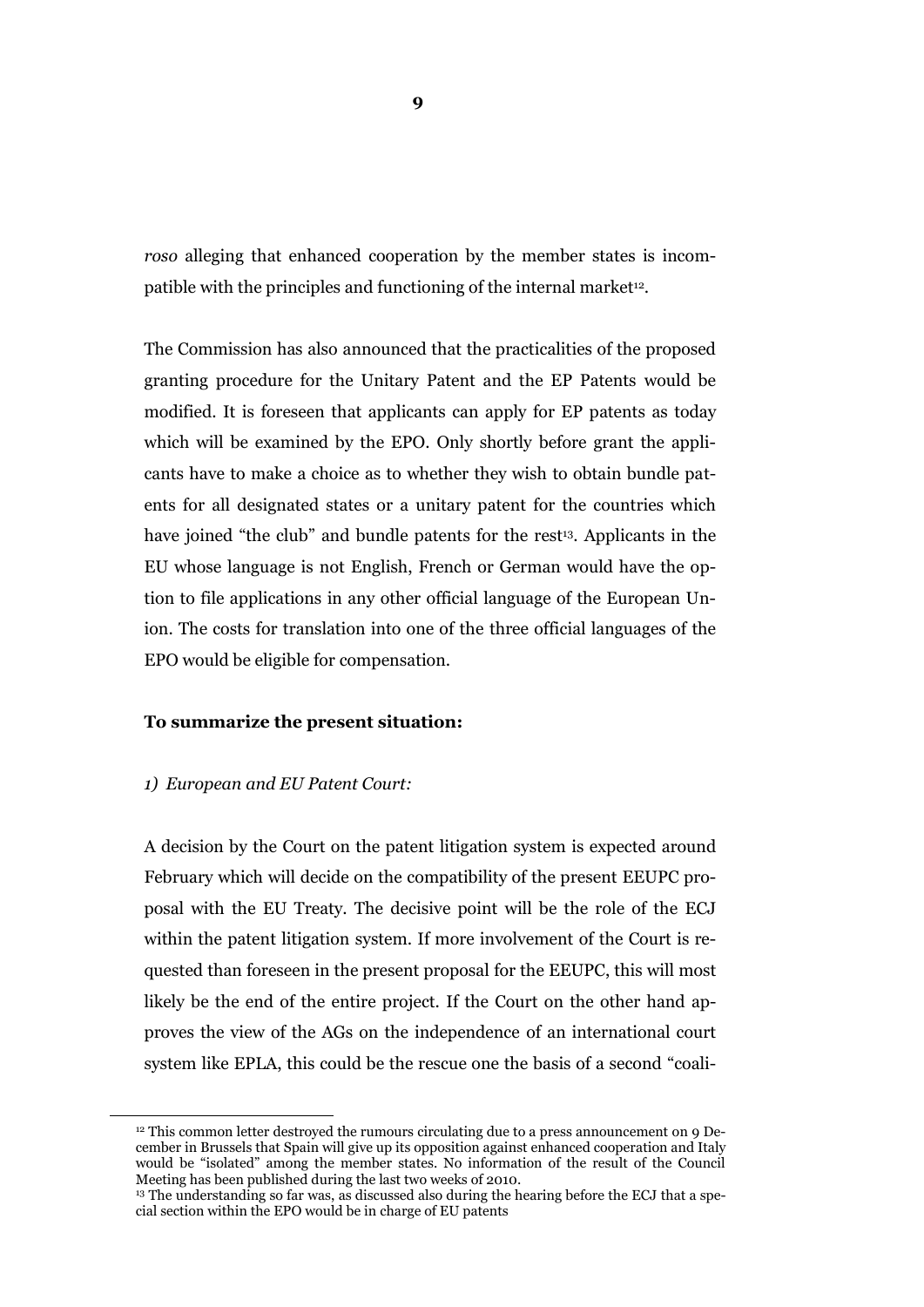tion of the willing" for the litigation system, so that the work on EPLA could continue. If the best and most flexible solution is then adopted, one can expect that soon a greater number of countries will join. Countries which have so far opposed EPLA will have to reconsider whether they will prefer to stay outside a common litigation system.

#### *2) Enhanced cooperation for a Unitary Patent*

 $\overline{a}$ 

The Council needs a qualified majority to approve the project of enhanced cooperation, and it needs the consent of the European Parliament. Although the negative votes of Spain and Italy as such will not hinder the adoption of the enhanced cooperation, it is not excluded that the two countries will challenge the further proceeding before the Court with the allegation that the conditions of Article 326 *et seq.* TFEU are not met. Even without such an additional court proceeding the negotiations on the proposed text of the enhancement proceeding of 14 December 2010 will take its time. It is therefore not surprising that after the weeks of contradictory news in this field the first signs of despair come from interested circles<sup>14</sup> in view of perhaps endless discussions which may lie ahead for years to come whose outcome is not foreseeable<sup>15</sup> .

Since extended discussions on new problems will certainly not favour the enthusiasm of users, one should not try the most complicated route but choose now a realistic solution with those countries which are willing to cooperate. It appears that the majority of the members of the group which

<sup>14</sup> In a call for a vote for a name of this "new dysfunctional" patent organized by IPKat, one of the most popular IP blogs, the outcome was not really flattering, since the clear majority of ca. 50% of the votes were counted for *C*ommunity *R*estricted-*A*rea *P*atent, presumably, as it was commented by Jeremy Philips, "because of its even more apt acronym "CRAP"", [http://ipkitten.blogspot.com/2010/12/that-strange-dysfunctional-patent-what.html,](http://ipkitten.blogspot.com/2010/12/that-strange-dysfunctional-patent-what.html) not really a favourable message from users, some of whom predict already that "the Unitary but not-Community Patent Initiative will not succeed since it will not have big business support", http://ipkitten.blogspot.com/2011/01/monday-miscellany.html

<sup>15</sup> Commissioner Barnier was perhaps too optimistic when announcing that "everything will be concluded in 2011".